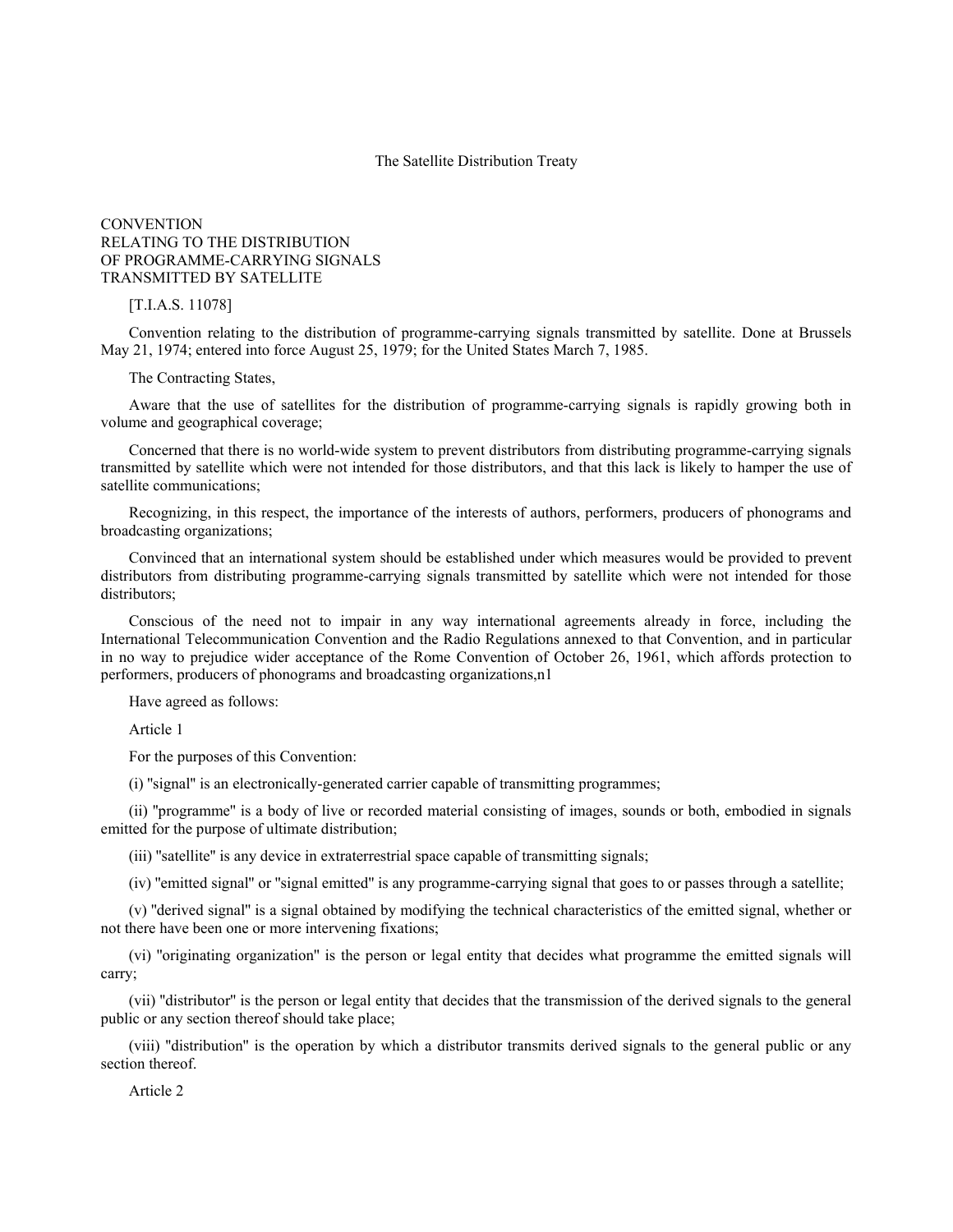(1) Each Contracting State undertakes to take adequate measures to prevent the distribution on or from its territory of any programme-carrying signal by any distributor for whom the signal emitted to or passing through the satellite is not intended. This obligation shall apply where the originating organization is a national of another Contracting State and where the signal distributed is a derived signal.

(2) In any Contracting State in which the application of the measures referred to in paragraph (1) is limited in time, the duration thereof shall be fixed by its domestic law. The Secretary-General of the United Nations shall be notified in writing of such duration at the time of ratification, acceptance or accession, or if the domestic law comes into force or is changed thereafter, within six months of the coming into force of that law or of its modification.

(3) The obligation provided for in paragraph (1) shall not apply to the distribution of derived signals taken from signals which have already been distributed by a distributor for whom the emitted signals were intended.

## Article 3

This convention shall not apply where the signals emitted by or on behalf of the originating organization are intended for direct reception from the satellite by the general public.

#### Article 4

No Contracting State shall be required to apply the measures referred to in Article 2(1) where the signal distributed on its territory by a distributor for whom the emitted signal is not intended:

(i) carries short excerpts of the programme carried by the emitted signal, consisting of reports of current events, but only to the extent justified by the informatory purpose of such excerpts, or

(ii) carries, as quotations, short excerpts of the programme carried by the emitted signal, provided that such quotations are compatible with fair practice and are justified by the informatory purpose of such quotations, or

(iii) carries, where the said territory is that of a Contracting State regarded as a developing country in conformity with the established practice of the General Assembly of the United Nations, a programme carried by the emitted signal, provided that the distribution is solely for the purpose of teaching, including teaching in the framework of adult education, or scientific research.

## Article 5

No Contracting State shall be required to apply this Convention with respect to any signal emitted before this Convention entered into force for that State.

#### Article 6

This Convention shall in no way be interpreted to limit or prejudice the protection secured to authors, performers, producers of phonograms, or broadcasting organizations, under any domestic law or international agreement.

#### Article 7

This Convention shall in no way be interpreted as limiting the right of any Contracting State to apply its domestic law in order to prevent abuses of monopoly.

### Article 8

(1) Subject to paragraphs (2) and (3), no reservation to this Convention shall be permitted.

(2) Any Contracting State whose domestic law, on May 21, 1974, so provides may, by a written notification deposited with the Secretary-General of the United Nations, declare that, for its purposes, the words ''where the originating organization is a national of another Contracting State'' appearing in Article 2(1) shall be considered as if they were replaced by the words ''where the signal is emitted from the territory of another Contracting State.''

(3)(a) Any Contracting State which, on May 21, 1974, limits or denies protection with respect to the distribution of programme-carrying signals by means of wires, cable or other similar communications channels to subscribing members of the public may, by a written notification deposited with the Secretary-General of the United Nations, declare that, to the extent that and as long as its domestic law limits or denies protection, it will not apply this convention to such distributions.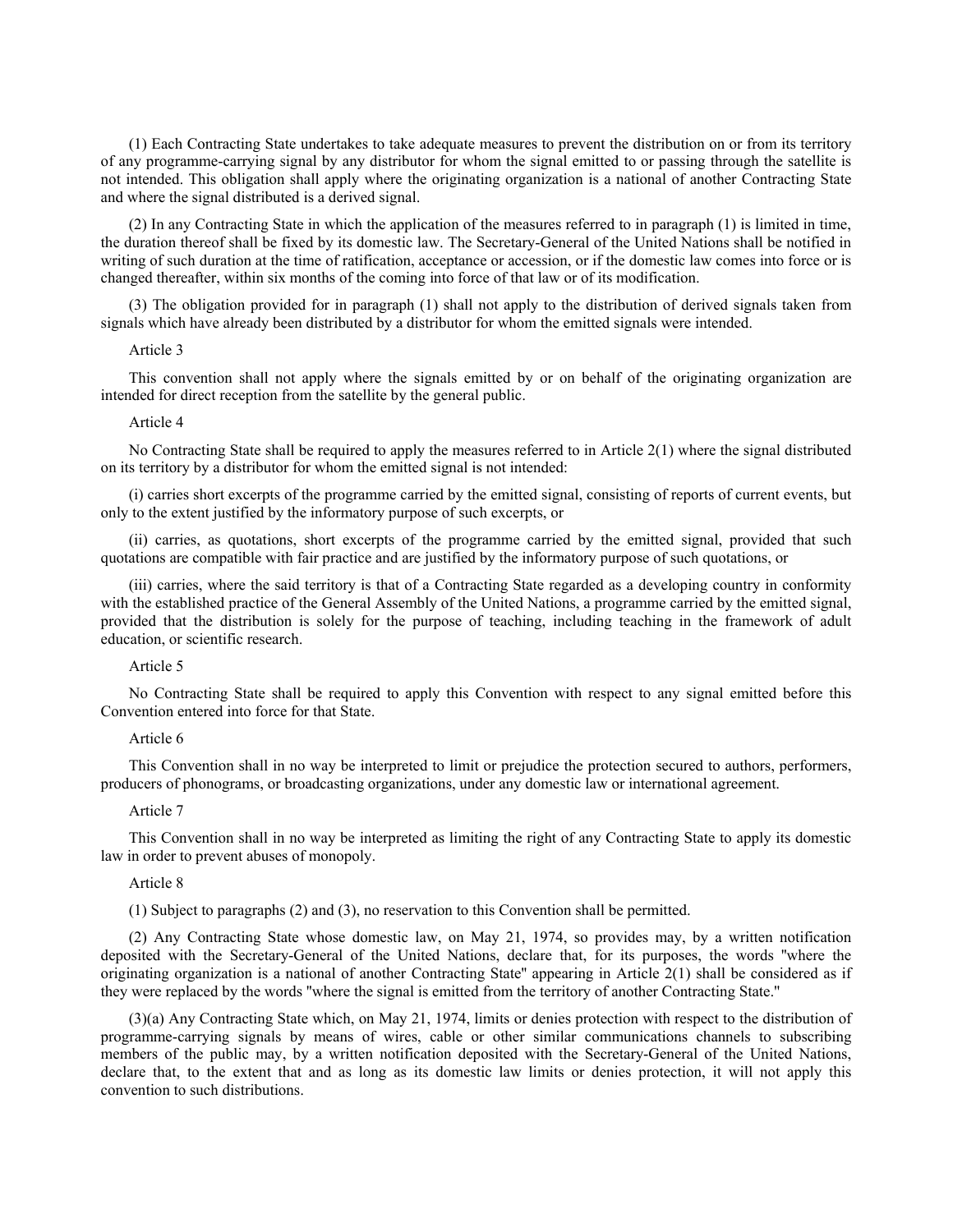(b) Any State that has deposited a notification in accordance with subparagraph (a) shall notify the Secretary-General of the United Nations in writing, within six months of their coming into force, of any changes in its domestic law whereby the reservation under that subparagraph becomes inapplicable or more limited in scope.

Article 9

(1) This Convention shall be deposited with the Secretary-General of the United Nations. It shall be open until March 31, 1975, for signature by any State that is a member of the United Nations, any of the Specialized Agencies brought into relationship with the United Nations, or the International Atomic Energy Agency, or is a party to the Statute of the International Court or Justice.

(1) This Convention shall be subject to ratification or acceptance by the signatory States. It shall be open for accession by any State referred to in paragraph (1).

(2) Instruments of ratification, acceptance or accession shall be deposited with the Secretary-General of the United Nations.

(4) It is understood that, at the time a State becomes bound by this Convention, it will be in a position in accordance with its domestic law to give effect to the provisions of the Convention.

#### Article 10

(1) This Convention shall enter into force three months after the deposit of the fifth instrument or ratification, acceptance or accession.n2

(2) For each State ratifying, accepting or acceding to this Convention after the deposit of the fifth instrument of ratification, acceptance or accession, this Convention shall enter into force three months after the deposit of its instrument.

#### Article 11

(1) Any Contraction State may denounce this Convention by written notification deposited with the Secretary-General of the United Nations

(2) Denunciation shall take effect twelve months after the date on which the notification referred to in paragraph (1) is received.

## Article 12

(1) This Convention shall be signed in a single copy in English, French, Russian and Spanish, the four texts being equally authentic.

(2) Official texts shall be established by the Director-General of the United Nations Educational, Scientific and Cultural Organization and the Director-General of the World Intellectual Property Organization, after consultation with the interested Governments, in the Arabic, Dutch, German, Italian and Portuguese languages.

(3) The Secretary-General of the United Nations shall notify the States referred to in Article 9(1), as well as the Director-General of the United Nations Educational, Scientific and Cultural Organization and the Director-General of the World Intellectual Property Organization, the Director-General of the International Labour Office and the Secretary-General of the International Telecommunication Union, of

(i) signatures to this Convention;

(ii) The deposit of instruments of ratification, acceptance or accession;

(iii) the date of entry into force of this Convention under Article 10(1);

(iv) the deposit of any notification relating to Article 2(2) or Article 8(2) or (3), together with its text;

(v) the receipt of notifications of denunciation;